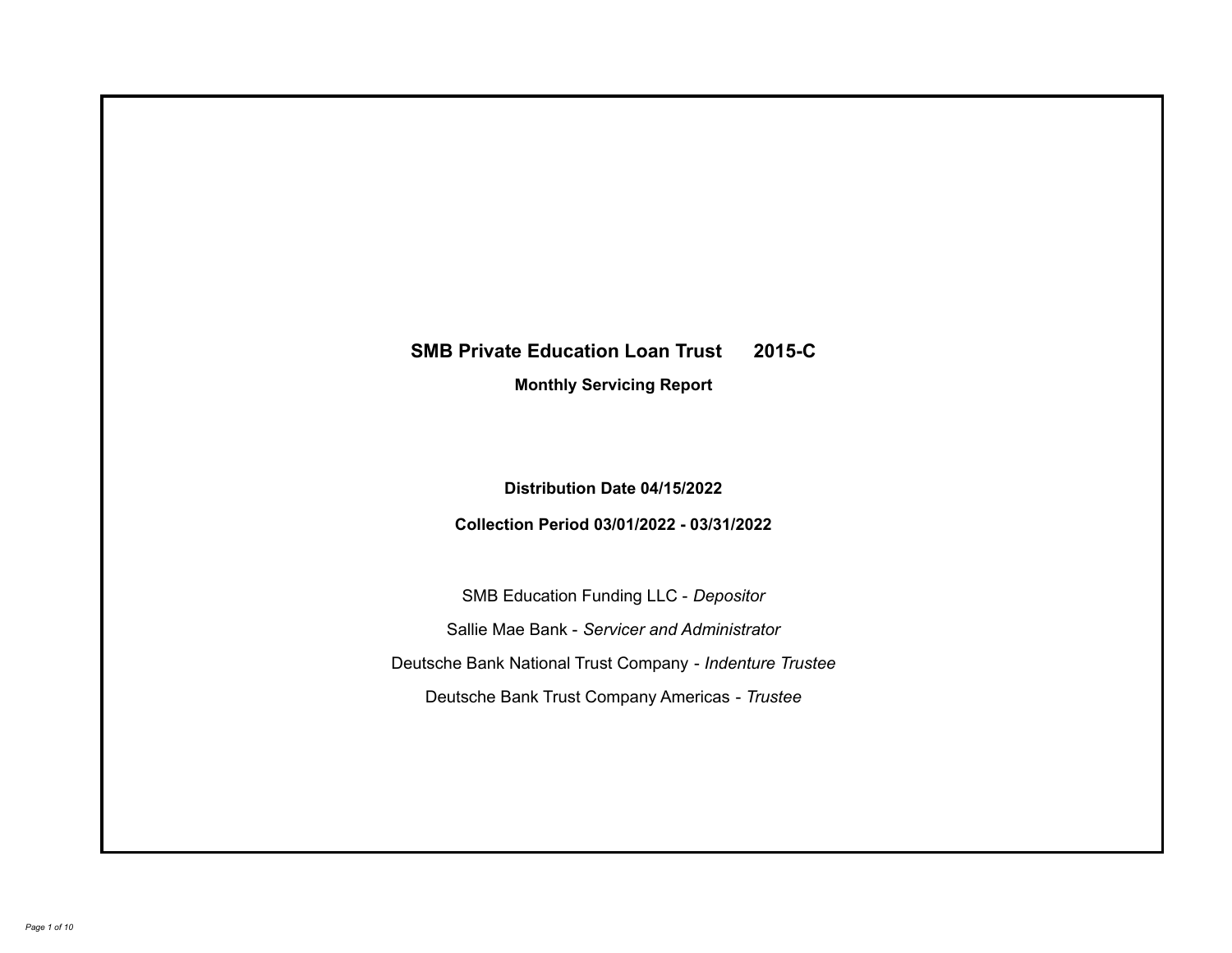A

| <b>Student Loan Portfolio Characteristics</b>                                                                             | <b>Settlement Date</b><br>10/27/2015 | 02/28/2022                                         | 03/31/2022                                         |
|---------------------------------------------------------------------------------------------------------------------------|--------------------------------------|----------------------------------------------------|----------------------------------------------------|
| <b>Principal Balance</b><br>Interest to be Capitalized Balance                                                            | \$693,787,197.00<br>55,852,621.68    | \$218,730,275.42<br>6,194,923.71                   | \$213,743,083.62<br>5,480,150.59                   |
| Pool Balance                                                                                                              | \$749,639,818.68                     | \$224,925,199.13                                   | \$219,223,234.21                                   |
| Weighted Average Coupon (WAC)<br>Weighted Average Remaining Term<br>Number of Loans<br>Number of Borrowers<br>Pool Factor | 8.22%<br>127.00<br>65,154<br>45,614  | 7.99%<br>129.11<br>20,259<br>14,704<br>0.300044359 | 8.18%<br>129.06<br>19,763<br>14,358<br>0.292438087 |
| Since Issued Total Constant Prepayment Rate (1)                                                                           |                                      | 8.69%                                              | 8.72%                                              |

| <b>Debt Securities</b> | Cusip/Isin | 03/15/2022      | 04/15/2022      |
|------------------------|------------|-----------------|-----------------|
| A3                     | 78448RAD8  | \$72,009,220.13 | \$66,307,255.21 |
|                        | 78448RAE6  | \$70,000,000.00 | \$70,000,000.00 |
|                        | 78448RAF3  | \$50,000,000.00 | \$50,000,000.00 |

| $\sim$<br>◡ | <b>Certificates</b> | Cusip/Isin | 03/15/2022   | 04/15/2022   |
|-------------|---------------------|------------|--------------|--------------|
|             | Residual            | 78448R106  | \$100,000.00 | \$100,000.00 |

| count Balances             | 03/15/2022                | 04/15/2022              |
|----------------------------|---------------------------|-------------------------|
| seserve Account Balance، ا | 00.455 ب<br>$\sim$ $\sim$ | $1$ $88$ $A$<br>.455.00 |

| E. | <b>Asset / Liability</b>               | 03/15/2022      | 04/15/2022      |
|----|----------------------------------------|-----------------|-----------------|
|    | Overcollateralization Percentage       | 14.63%          | 15.01%          |
|    | Specified Overcollateralization Amount | \$82,915,979.00 | \$82,915,979.00 |
|    | Actual Overcollateralization Amount    | \$32,915,979.00 | \$32,915,979.00 |

(1) For additional information, see 'Since Issued CPR Methodology' found in section VIII of this report .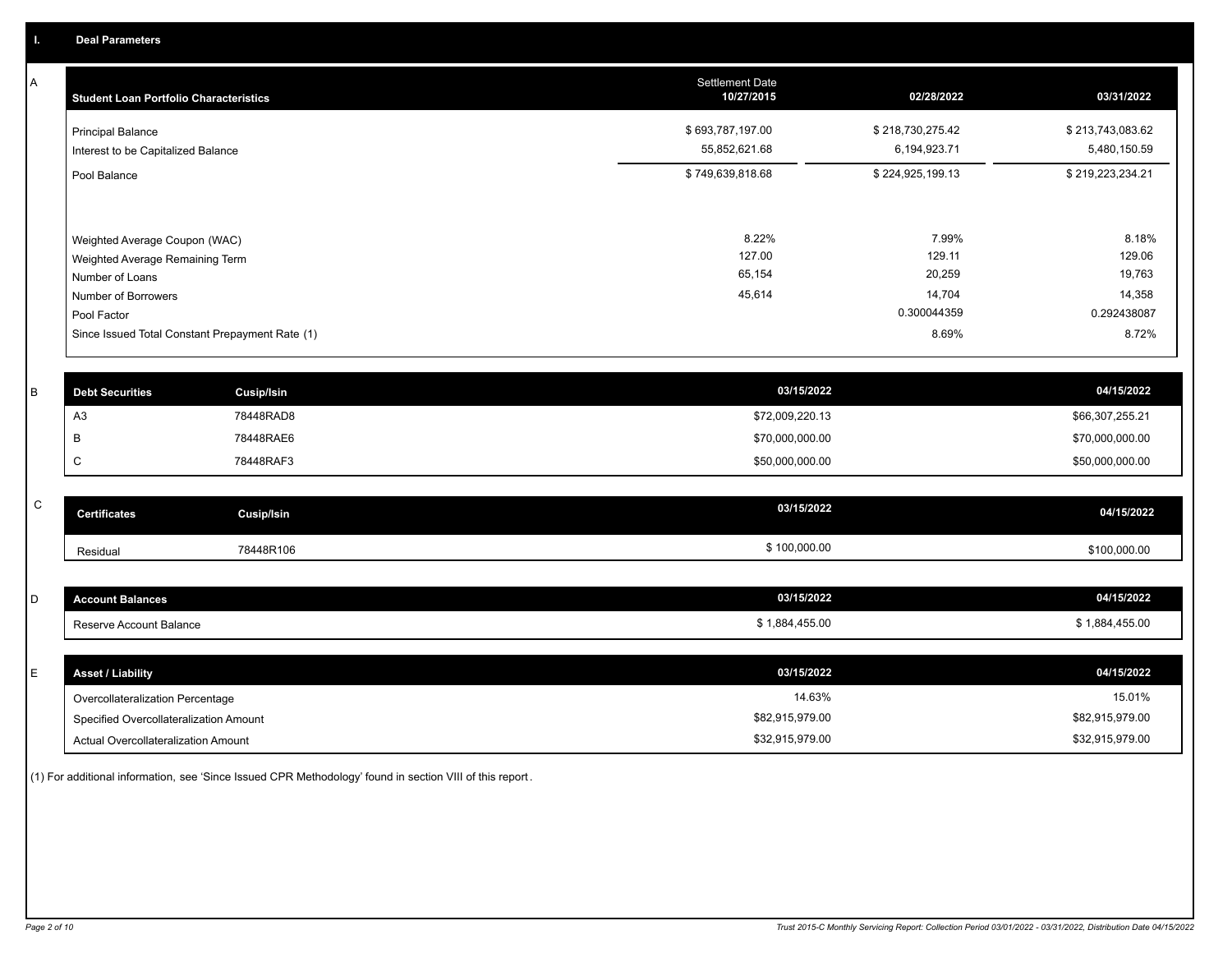## **II. 2015-C Trust Activity 03/01/2022 through 03/31/2022**

## A **Student Loan Principal Receipts**

| <b>Total Principal Receipts</b>  | \$5,198,312.73 |
|----------------------------------|----------------|
| <b>Other Principal Deposits</b>  | 0.00           |
| Servicer Principal Reimbursement | 0.00           |
| Seller Principal Reimbursement   | 0.00           |
| <b>Borrower Principal</b>        | 5,198,312.73   |
|                                  |                |

#### B **Student Loan Interest Receipts**

| Borrower Interest               | 1,203,044.07   |
|---------------------------------|----------------|
| Seller Interest Reimbursement   | 0.00           |
| Servicer Interest Reimbursement | 0.00           |
| Other Interest Deposits         | 0.00           |
| <b>Total Interest Receipts</b>  | \$1,203,044.07 |

| С       | <b>Recoveries on Realized Losses</b>                             | \$126,425.84   |
|---------|------------------------------------------------------------------|----------------|
| D       | <b>Investment Income</b>                                         | \$719.70       |
| E.      | <b>Funds Borrowed from Next Collection Period</b>                | \$0.00         |
| F       | <b>Funds Repaid from Prior Collection Period</b>                 | \$0.00         |
| G       | Loan Sale or Purchase Proceeds                                   | \$0.00         |
| H       | Initial Deposits to Distribution Account                         | \$0.00         |
|         | <b>Excess Transferred from Other Accounts</b>                    | \$0.00         |
| J       | <b>Borrower Benefit Reimbursements</b>                           | \$0.00         |
| K       | <b>Other Deposits</b>                                            | \$0.00         |
|         | <b>Other Fees Collected</b>                                      | \$0.00         |
| M       | <b>AVAILABLE FUNDS</b>                                           | \$6,528,502.34 |
| N       | Non-Cash Principal Activity During Collection Period             | \$211,120.93   |
| $\circ$ | Aggregate Purchased Amounts by the Depositor, Servicer or Seller | \$0.00         |
| P       | Aggregate Loan Substitutions                                     | \$0.00         |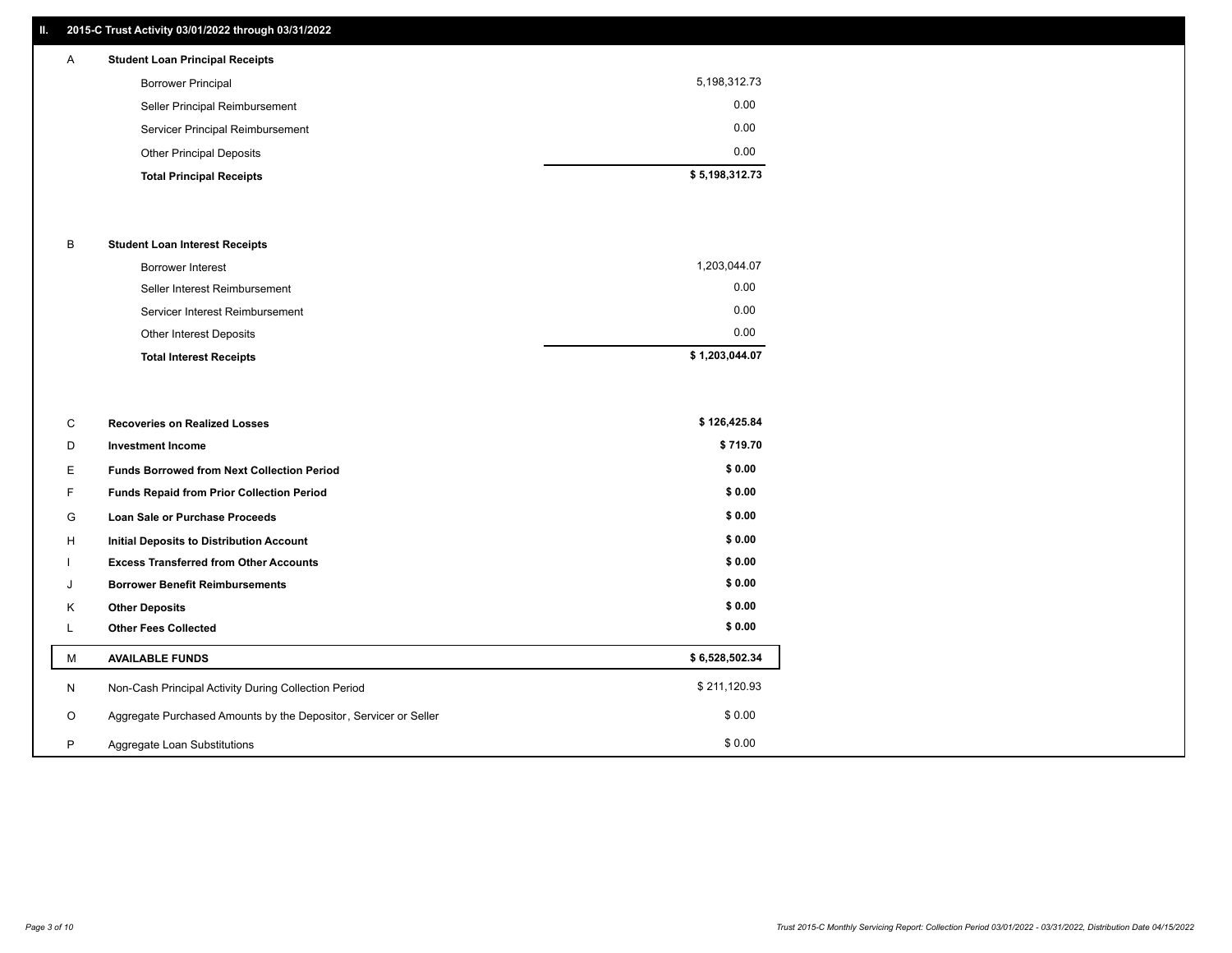|                   | <b>Loans by Repayment Status</b> |                          |         |                                                           |                |                            |                          |         |                                                           |                |                            |
|-------------------|----------------------------------|--------------------------|---------|-----------------------------------------------------------|----------------|----------------------------|--------------------------|---------|-----------------------------------------------------------|----------------|----------------------------|
|                   |                                  |                          |         | 03/31/2022                                                |                |                            |                          |         | 02/28/2022                                                |                |                            |
|                   |                                  | <b>Wtd Avg</b><br>Coupon | # Loans | Principal and<br><b>Interest Accrued</b><br>to Capitalize | % of Principal | % of Loans in<br>Repay (1) | <b>Wtd Avg</b><br>Coupon | # Loans | Principal and<br><b>Interest Accrued</b><br>to Capitalize | % of Principal | % of Loans in<br>Repay (1) |
| INTERIM:          | IN SCHOOL                        | 9.09%                    | 204     | \$3,474,436.22                                            | 1.585%         | $-$ %                      | 8.88%                    | 201     | \$3,490,135.96                                            | 1.552%         | $-$ %                      |
|                   | GRACE                            | 8.87%                    | 59      | \$1,240,494.40                                            | 0.566%         | $-$ %                      | 8.72%                    | 68      | \$1,283,430.05                                            | 0.571%         | $-$ %                      |
|                   | <b>DEFERMENT</b>                 | 9.08%                    | 1,073   | \$16,686,665.41                                           | 7.612%         | $-$ %                      | 8.82%                    | 1,352   | \$20,306,174.18                                           | 9.028%         | $-$ %                      |
| <b>REPAYMENT:</b> | <b>CURRENT</b>                   | 8.05%                    | 17,332  | \$181,876,653.79                                          | 82.964%        | 91.940%                    | 7.85%                    | 17,495  | \$182,850,499.30                                          | 81.294%        | 91.496%                    |
|                   | 30-59 DAYS DELINQUENT            | 8.79%                    | 381     | \$5,801,025.96                                            | 2.646%         | 2.932%                     | 8.59%                    | 506     | \$8,240,156.09                                            | 3.664%         | 4.123%                     |
|                   | 60-89 DAYS DELINQUENT            | 8.78%                    | 266     | \$4,398,924.46                                            | 2.007%         | 2.224%                     | 8.45%                    | 272     | \$3,946,632.00                                            | 1.755%         | 1.975%                     |
|                   | 90+ DAYS DELINQUENT              | 8.38%                    | 198     | \$2,782,643.61                                            | 1.269%         | 1.407%                     | 8.15%                    | 161     | \$2,362,728.45                                            | 1.050%         | 1.182%                     |
|                   | FORBEARANCE                      | 7.72%                    | 250     | \$2,962,390.36                                            | 1.351%         | 1.498%                     | 7.40%                    | 204     | \$2,445,443.10                                            | 1.087%         | 1.224%                     |
| <b>TOTAL</b>      |                                  |                          | 19,763  | \$219,223,234.21                                          | 100.00%        | 100.00%                    |                          | 20,259  | \$224,925,199.13                                          | 100.00%        | 100.00%                    |

Percentages may not total 100% due to rounding \*

1 Loans classified in "Repayment" include any loan for which interim interest only, \$25 fixed payments or full principal and interest payments are due.

| <b>Loans by Borrower Status</b> |                                                                                                                                                                                |                          |            |                                                                  |                |                                |                          |         |                                                                  |                |                                |
|---------------------------------|--------------------------------------------------------------------------------------------------------------------------------------------------------------------------------|--------------------------|------------|------------------------------------------------------------------|----------------|--------------------------------|--------------------------|---------|------------------------------------------------------------------|----------------|--------------------------------|
|                                 |                                                                                                                                                                                |                          | 03/31/2022 |                                                                  |                |                                |                          |         | 02/28/2022                                                       |                |                                |
|                                 |                                                                                                                                                                                | <b>Wtd Avg</b><br>Coupon | # Loans    | <b>Principal and</b><br><b>Interest Accrued</b><br>to Capitalize | % of Principal | % of Loans in<br>P&I Repay (2) | <b>Wtd Avg</b><br>Coupon | # Loans | <b>Principal and</b><br><b>Interest Accrued</b><br>to Capitalize | % of Principal | % of Loans in<br>P&I Repay (2) |
| <b>INTERIM:</b>                 | IN SCHOOL                                                                                                                                                                      | 9.03%                    | 334        | \$5,720,767.39                                                   | 2.610%         | $-$ %                          | 8.84%                    | 330     | \$5,684,290.31                                                   | 2.527%         | $-$ %                          |
|                                 | <b>GRACE</b>                                                                                                                                                                   | 8.69%                    | 87         | \$1,800,696.91                                                   | 0.821%         | $-$ %                          | 8.50%                    | 100     | \$1,960,540.07                                                   | 0.872%         | $-$ %                          |
|                                 | <b>DEFERMENT</b>                                                                                                                                                               | 8.87%                    | 1,788      | \$26,993,951.41                                                  | 12.313%        | $-$ %                          | 8.65%                    | 2,237   | \$32,509,770.69                                                  | 14.454%        | $-$ %                          |
| P&I REPAYMENT:                  | <b>CURRENT</b>                                                                                                                                                                 | 8.01%                    | 16,471     | \$168,876,516.73                                                 | 77.034%        | 91.429%                        | 7.80%                    | 16,465  | \$167,930,985.95                                                 | 74.661%        | 90.886%                        |
|                                 | 30-59 DAYS DELINQUENT                                                                                                                                                          | 8.78%                    | 372        | \$5,708,895.04                                                   | 2.604%         | 3.091%                         | 8.59%                    | 497     | \$8,163,657.55                                                   | 3.629%         | 4.418%                         |
|                                 | 60-89 DAYS DELINQUENT                                                                                                                                                          | 8.79%                    | 264        | \$4,391,095.82                                                   | 2.003%         | 2.377%                         | 8.45%                    | 266     | \$3,881,732.70                                                   | 1.726%         | 2.101%                         |
|                                 | 90+ DAYS DELINQUENT                                                                                                                                                            | 8.38%                    | 197        | \$2,768,920.55                                                   | 1.263%         | 1.499%                         | 8.15%                    | 160     | \$2,348,778.76                                                   | 1.044%         | 1.271%                         |
|                                 | <b>FORBEARANCE</b>                                                                                                                                                             | 7.72%                    | 250        | \$2,962,390.36                                                   | 1.351%         | 1.604%                         | 7.40%                    | 204     | \$2,445,443.10                                                   | 1.087%         | 1.324%                         |
| <b>TOTAL</b>                    | Percentages may not total 100% due to rounding<br>2 Loans classified in "P&I Repayment" includes only those loans for which scheduled principal and interest payments are due. |                          | 19,763     | \$219,223,234.21                                                 | 100.00%        | 100.00%                        |                          | 20,259  | \$224,925,199.13                                                 | 100.00%        | 100.00%                        |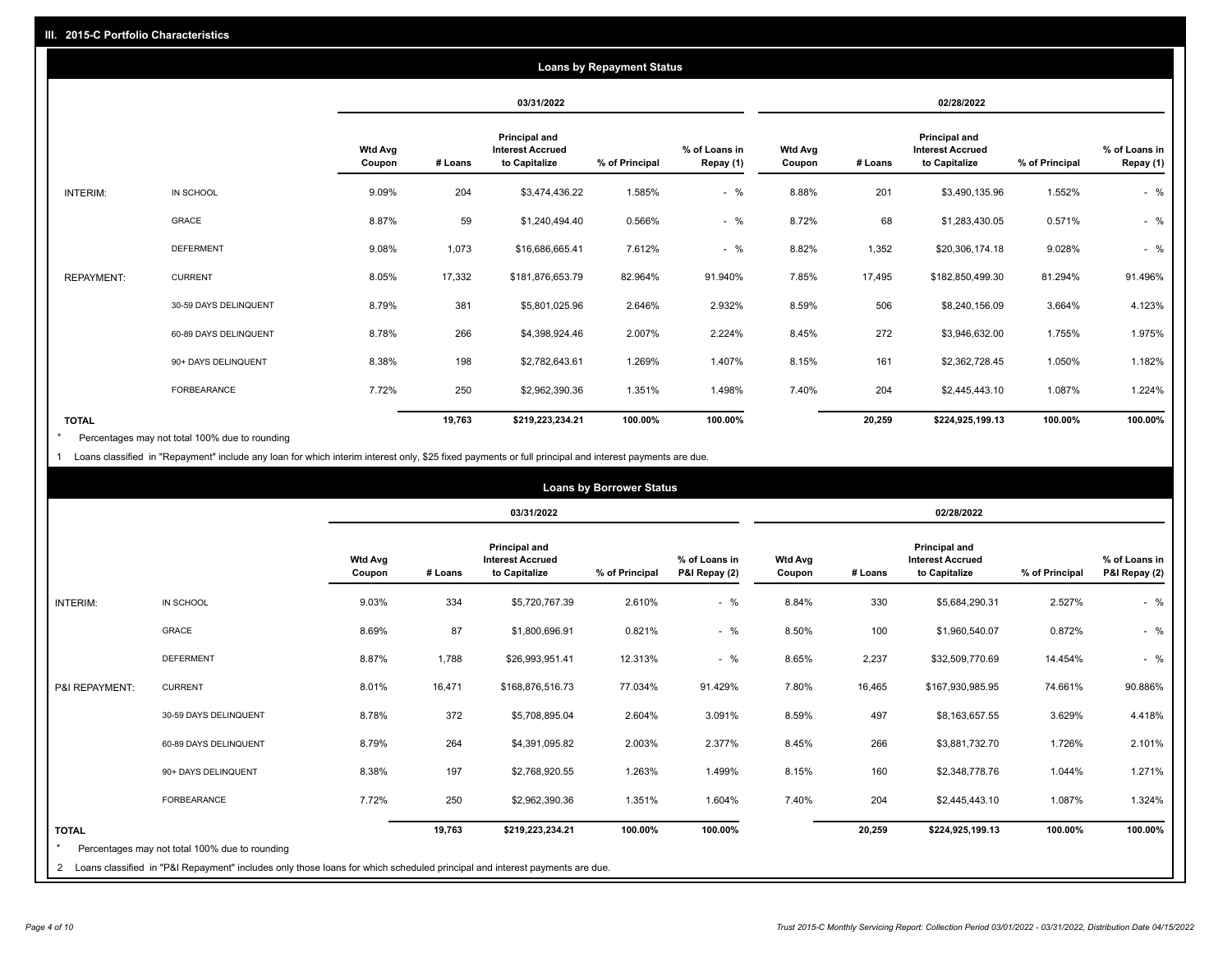|                                                                                                  | 3/31/2022        | 2/28/2022        |
|--------------------------------------------------------------------------------------------------|------------------|------------------|
| Pool Balance                                                                                     | \$219,223,234.21 | \$224,925,199.13 |
| Total # Loans                                                                                    | 19,763           | 20,259           |
| Total # Borrowers                                                                                | 14,358           | 14,704           |
| Weighted Average Coupon                                                                          | 8.18%            | 7.99%            |
| Weighted Average Remaining Term                                                                  | 129.06           | 129.11           |
| Percent of Pool - Cosigned                                                                       | 93.5%            | 93.6%            |
| Percent of Pool - Non Cosigned                                                                   | 6.5%             | 6.4%             |
| Borrower Interest Accrued for Period                                                             | \$1,471,928.99   | \$1,338,920.34   |
| Outstanding Borrower Interest Accrued                                                            | \$7,667,381.74   | \$8,303,463.82   |
| Gross Principal Realized Loss - Periodic *                                                       | \$633,978.61     | \$451,466.63     |
| Gross Principal Realized Loss - Cumulative *                                                     | \$41,228,259.30  | \$40,594,280.69  |
| Recoveries on Realized Losses - Periodic                                                         | \$126,425.84     | \$60,202.21      |
| Recoveries on Realized Losses - Cumulative                                                       | \$7,078,555.47   | \$6,952,129.63   |
| Net Losses - Periodic                                                                            | \$507,552.77     | \$391,264.42     |
| Net Losses - Cumulative                                                                          | \$34,149,703.83  | \$33,642,151.06  |
| Non-Cash Principal Activity - Capitalized Interest                                               | \$868,436.15     | \$166,200.79     |
| Since Issued Total Constant Prepayment Rate (CPR) (1)                                            | 8.72%            | 8.69%            |
| <b>Loan Substitutions</b>                                                                        | \$0.00           | \$0.00           |
| <b>Cumulative Loan Substitutions</b>                                                             | \$0.00           | \$0.00           |
| <b>Unpaid Servicing Fees</b>                                                                     | \$0.00           | \$0.00           |
| <b>Unpaid Administration Fees</b>                                                                | \$0.00           | \$0.00           |
| <b>Unpaid Carryover Servicing Fees</b>                                                           | \$0.00           | \$0.00           |
| Note Interest Shortfall                                                                          | \$0.00           | \$0.00           |
| Loans in Modification                                                                            | \$22,695,407.55  | \$23,411,073.73  |
| % of Loans in Modification as a % of Loans in Repayment (P&I)                                    | 12.49%           | 12.84%           |
|                                                                                                  |                  |                  |
| % Annualized Gross Principal Realized Loss - Periodic as a %<br>of Loans in Repayment (P&I) * 12 | 4.19%            | 2.97%            |
| % Gross Principal Realized Loss - Cumulative as a % of<br><b>Original Pool Balance</b>           | 5.50%            | 5.42%            |

\* In accordance with the Servicer's current policies and procedures, after September 1, 2017 loans subject to bankruptcy claims generally will not be reported as a charged- off unless and until they are delinquent for 120

(1) For additional information, see 'Since Issued CPR Methodology' found in section VIII of this report .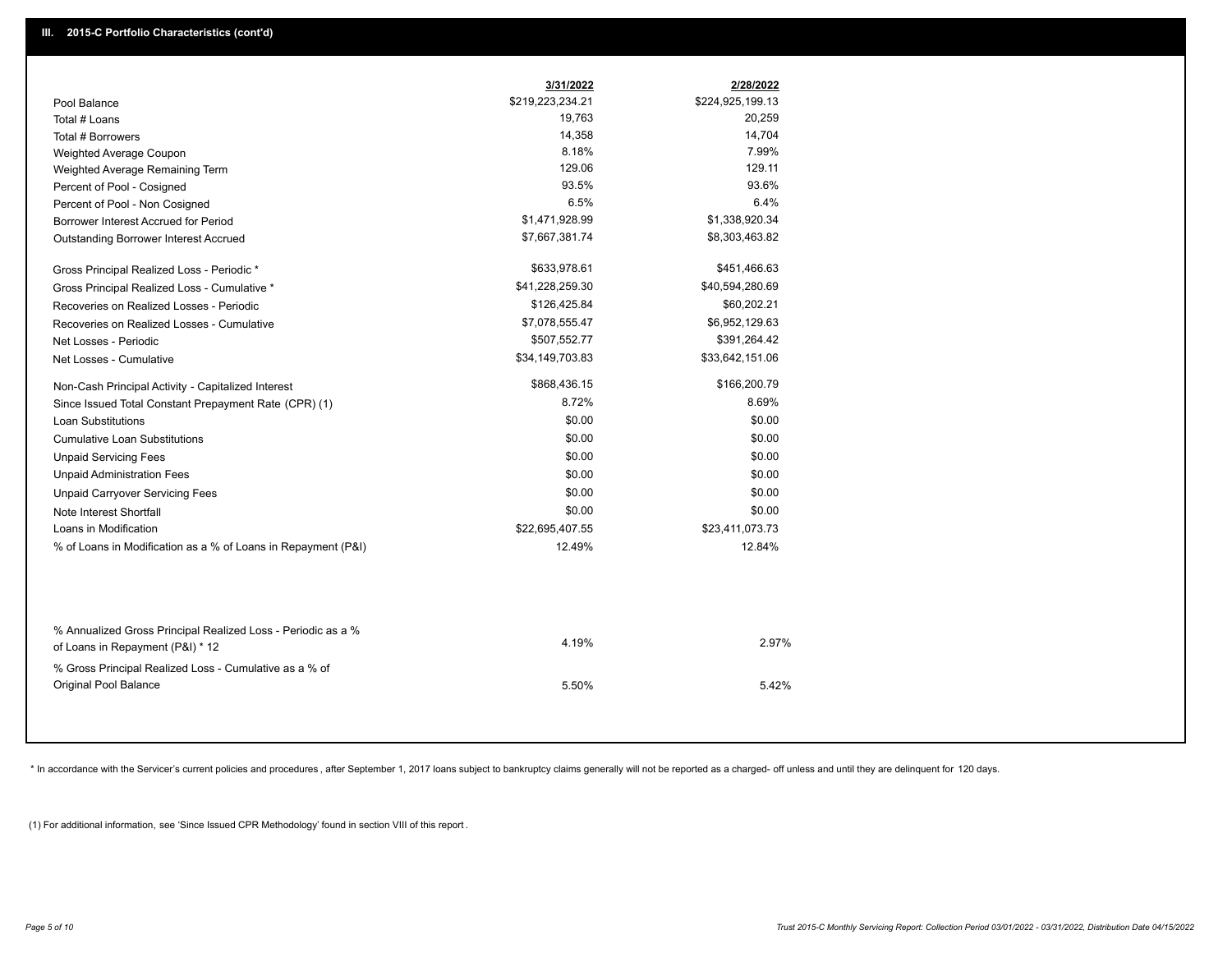## **Loan Program**

A

|                                    | Weighted<br>Average | # LOANS  | <b>\$ AMOUNT</b> | $%$ *     |
|------------------------------------|---------------------|----------|------------------|-----------|
| - Smart Option Interest-Only Loans | 7.47%               | 3,215    | \$21,613,236.59  | 9.859%    |
| - Smart Option Fixed Pay Loans     | 8.07%               | 5,254    | \$66,505,701.19  | 30.337%   |
| - Smart Option Deferred Loans      | 8.35%               | 11,294   | \$131,104,296.43 | 59.804%   |
| - Other Loan Programs              | $0.00\%$            | $\Omega$ | \$0.00           | $0.000\%$ |
| <b>Total</b>                       | 8.18%               | 19,763   | \$219,223,234.21 | 100.000%  |

\* Percentages may not total 100% due to rounding

B

C

**Index Type**

|                       | Weighted<br>Average | # LOANS | <b>\$ AMOUNT</b> | % *      |
|-----------------------|---------------------|---------|------------------|----------|
| - Fixed Rate Loans    | 7.90%               | 4,502   | \$61,197,617.79  | 27.916%  |
| - LIBOR Indexed Loans | 8.29%               | 15,261  | \$158,025,616.42 | 72.084%  |
| - Other Index Rates   | $0.00\%$            | 0       | \$0.00           | 0.000%   |
| <b>Total</b>          | 8.18%               | 19,763  | \$219,223,234.21 | 100.000% |

\* Percentages may not total 100% due to rounding

## **Weighted Average Recent FICO**

| 1,371<br>\$17,254,466.95<br>1,301<br>\$16,124,512.19<br>2,054<br>\$24,483,433.76<br>4,067<br>\$47,828,486.73 | 7.871%<br>7.355%<br>11.168%<br>21.817% |
|--------------------------------------------------------------------------------------------------------------|----------------------------------------|
|                                                                                                              |                                        |
|                                                                                                              |                                        |
|                                                                                                              |                                        |
|                                                                                                              |                                        |
| \$113,521,703.63<br>10,969                                                                                   | 51.784%                                |
| \$10,630.95                                                                                                  | 0.005%                                 |
| 19,763<br>\$219,223,234.21                                                                                   | 100.000%                               |
|                                                                                                              |                                        |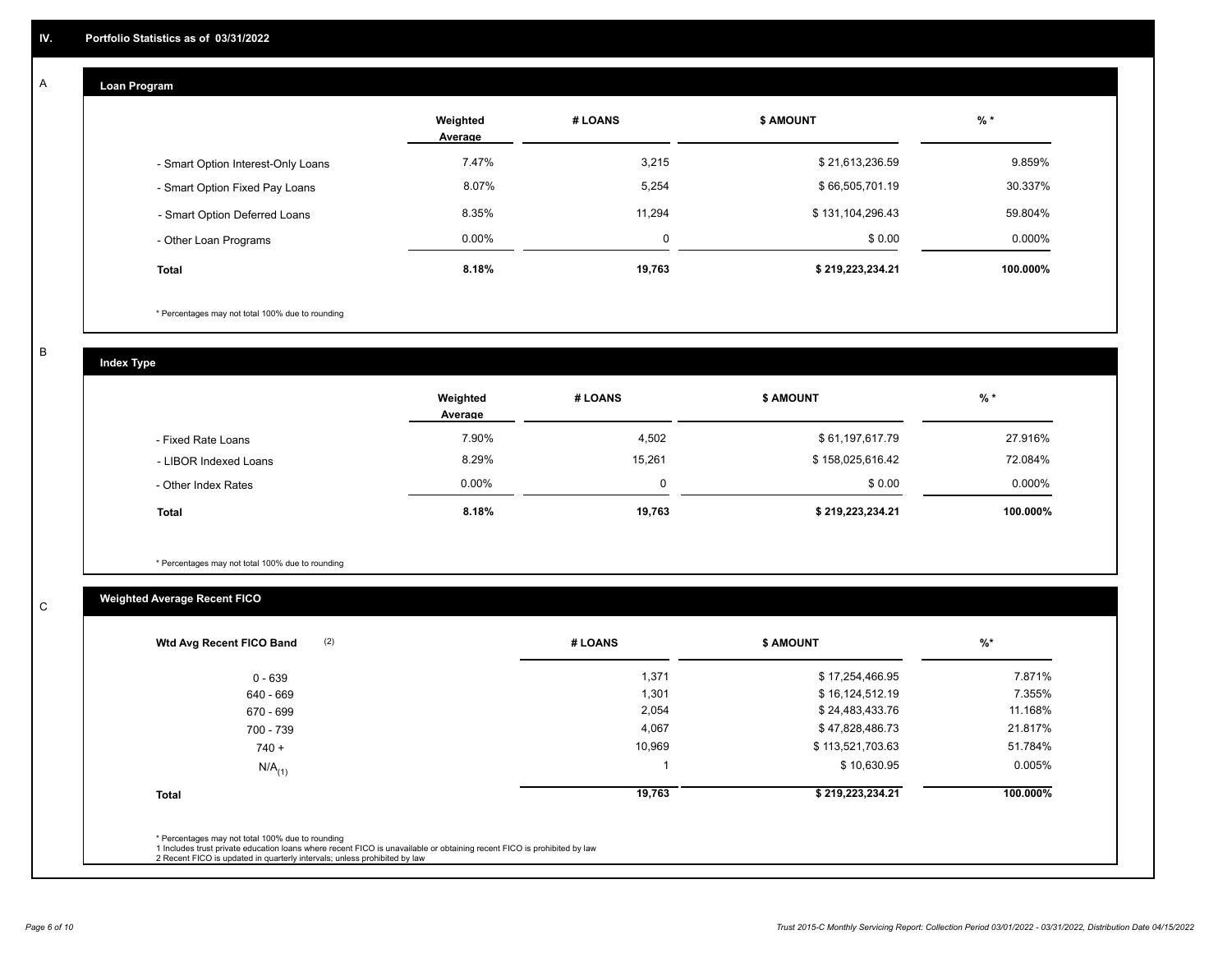| V. |       | 2015-C Reserve Account and Principal Distribution Calculations                                      |                  |  |
|----|-------|-----------------------------------------------------------------------------------------------------|------------------|--|
| А. |       | <b>Reserve Account</b>                                                                              |                  |  |
|    |       | Specified Reserve Account Balance                                                                   | \$1,884,455.00   |  |
|    |       | Actual Reserve Account Balance                                                                      | \$1,884,455.00   |  |
| В. |       | <b>Principal Distribution Amount</b>                                                                |                  |  |
|    | j.    | Class A Notes Outstanding                                                                           | \$72,009,220.13  |  |
|    | ii.   | Pool Balance                                                                                        | \$219,223,234.21 |  |
|    | iii.  | First Priority Principal Distribution Amount (i - ii)                                               | \$0.00           |  |
|    |       |                                                                                                     | \$142,009,220.13 |  |
|    | iv.   | Class A and B Notes Outstanding                                                                     |                  |  |
|    | v.    | First Priority Principal Distribution Amount                                                        | \$0.00           |  |
|    | vi.   | Pool Balance                                                                                        | \$219,223,234.21 |  |
|    | vii.  | Specified Overcollateralization Amount                                                              | \$82,915,979.00  |  |
|    | viii. | Available Funds (after payment of waterfall items A through H)                                      | \$5,836,587.52   |  |
|    | ix.   | <b>Class C Notes Outstanding</b>                                                                    | \$50,000,000.00  |  |
|    | x.    | Regular Principal Distribution Amount (if (iv > 0, (iv - v) - (vi - vii), min(viii, ix))            | \$5,701,964.92   |  |
|    |       |                                                                                                     |                  |  |
|    | xi.   | Pool Balance                                                                                        | \$219,223,234.21 |  |
|    | xii.  | 10% of Initial Pool Balance                                                                         | \$74,963,981.87  |  |
|    | xiii. | First Priority Principal Distribution Amount                                                        | \$0.00           |  |
|    | XIV.  | Regular Principal Distribution Amount                                                               | \$5,701,964.92   |  |
|    | XV.   | Available Funds (after payment of waterfall items A through J)                                      | \$134,622.60     |  |
|    |       | xvi. Additional Principal Distribution Amount (if( $ix \le x$ , min( $xv$ , $xi$ - $xiii - xiv$ ))) | \$0.00           |  |
|    |       |                                                                                                     |                  |  |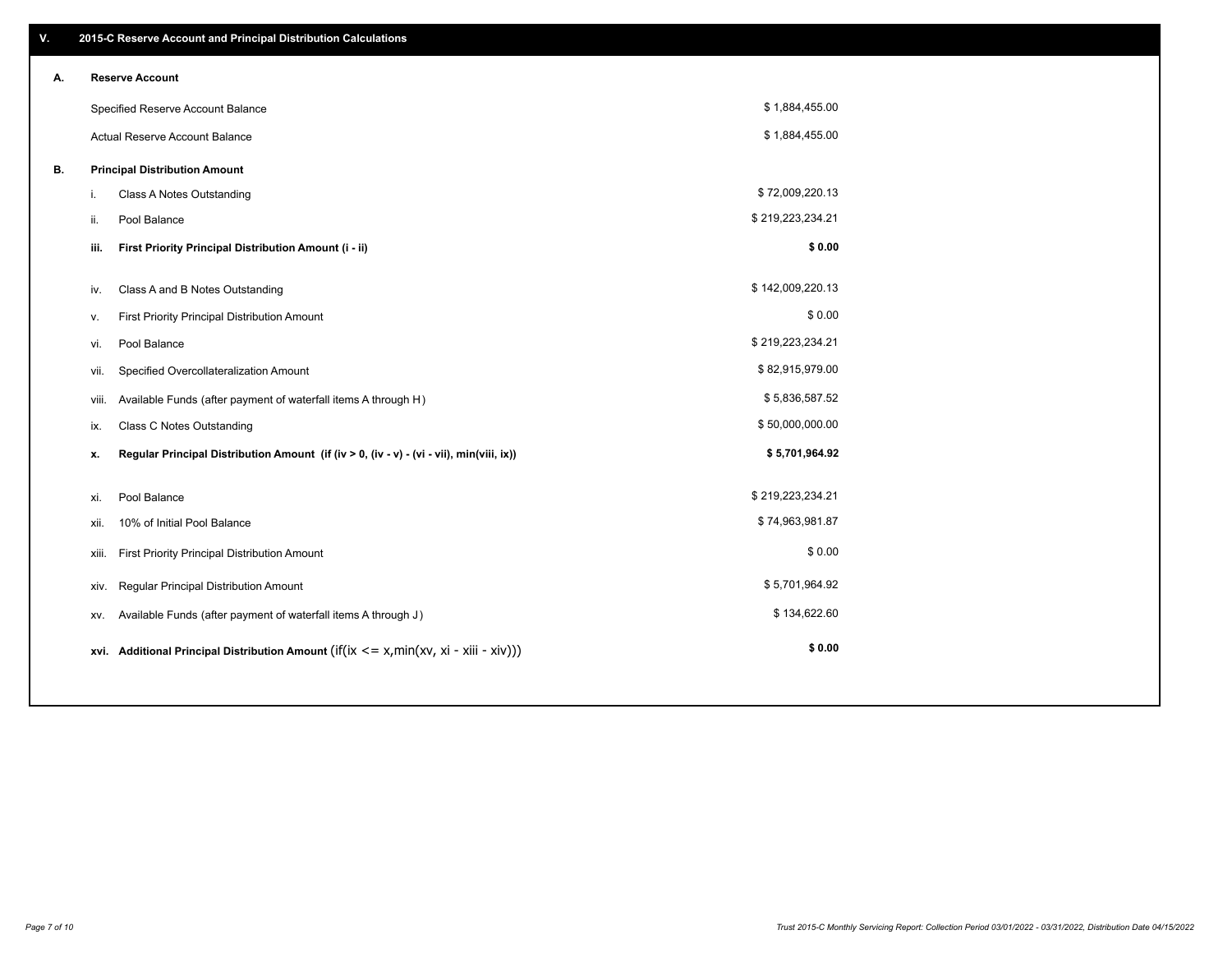|    |                                                                                   | Paid                 | <b>Funds Balance</b>             |
|----|-----------------------------------------------------------------------------------|----------------------|----------------------------------|
|    | <b>Total Available Funds</b>                                                      |                      | \$6,528,502.34                   |
| A  | <b>Trustee Fees</b>                                                               | \$0.00               | \$6,528,502.34                   |
| В  | <b>Servicing Fees</b>                                                             | \$146,409.18         | \$6,382,093.16                   |
| C  | i. Administration Fees<br>ii. Unreimbursed Administrator Advances plus any Unpaid | \$8,333.00<br>\$0.00 | \$6,373,760.16<br>\$6,373,760.16 |
| D  | Class A Noteholders Interest Distribution Amount                                  | \$145,505.97         | \$6,228,254.19                   |
| Е  | <b>First Priority Principal Payment</b>                                           | \$0.00               | \$6,228,254.19                   |
| F. | Class B Noteholders Interest Distribution Amount                                  | \$204,166.67         | \$6,024,087.52                   |
| G  | Class C Noteholders Interest Distribution Amount                                  | \$187,500.00         | \$5,836,587.52                   |
| H  | <b>Reinstatement Reserve Account</b>                                              | \$0.00               | \$5,836,587.52                   |
|    | <b>Regular Principal Distribution</b>                                             | \$5,701,964.92       | \$134,622.60                     |
| J  | <b>Carryover Servicing Fees</b>                                                   | \$0.00               | \$134,622.60                     |
| K  | Additional Principal Distribution Amount                                          | \$0.00               | \$134,622.60                     |
| L  | Unpaid Expenses of Trustee                                                        | \$0.00               | \$134,622.60                     |
| м  | Unpaid Expenses of Administrator                                                  | \$0.00               | \$134,622.60                     |
| N  | Remaining Funds to the Residual Certificateholders                                | \$134,622.60         | \$0.00                           |

### **Waterfall Conditions**

| А. |      | <b>Class C Noteholders' Interest Distribution Condition</b>                        |                  |  |
|----|------|------------------------------------------------------------------------------------|------------------|--|
|    |      | Pool Balance                                                                       | \$219,223,234.21 |  |
|    | н.   | Class A and B Notes Outstanding                                                    | \$142,009,220.13 |  |
|    | iii. | Class C Noteholders' Interest Distribution Ratio (i / ii)                          | 154.37%          |  |
|    | iv.  | Minimum Ratio                                                                      | 110.00%          |  |
|    | v.   | Is the Class C Noteholders' Interest Distribution Condition Satisfied (iii $>$ iv) | v                |  |
|    |      |                                                                                    |                  |  |

\* If the Class C Noteholders' Interest Distribution Condition is satisfied then the amount of interest accrued at the Class C Rate for the Accrual Period is Released on the distribution Date .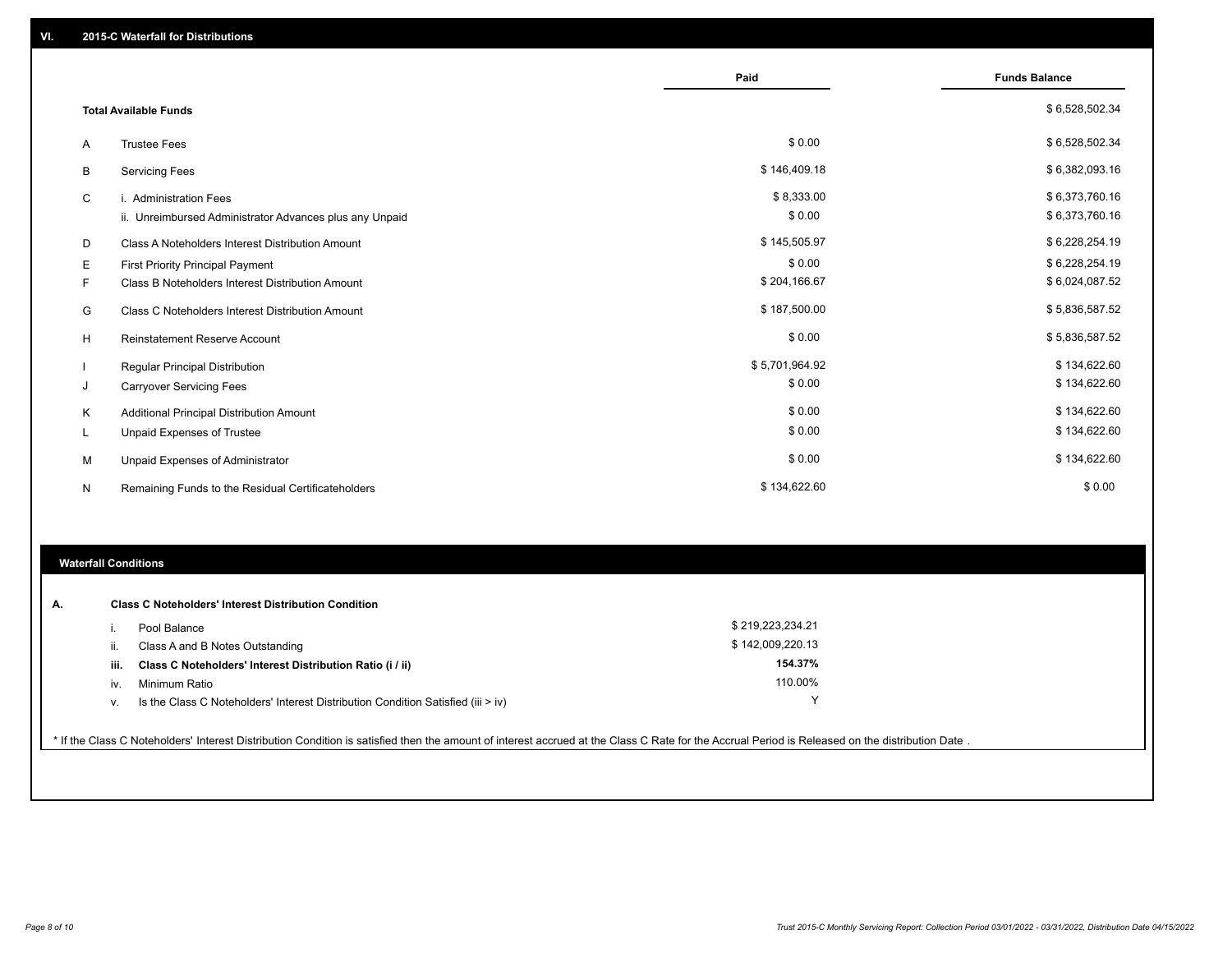| <b>Distribution Amounts</b>                                |                         |                         |                         |
|------------------------------------------------------------|-------------------------|-------------------------|-------------------------|
|                                                            | A3                      | в                       | C                       |
| Cusip/Isin                                                 | 78448RAD8               | 78448RAE6               | 78448RAF3               |
| <b>Beginning Balance</b>                                   | \$72,009,220.13         | \$70,000,000.00         | \$50,000,000.00         |
| Index                                                      | <b>LIBOR</b>            | <b>FIXED</b>            | <b>FIXED</b>            |
| Spread/Fixed Rate                                          | 1.95%                   | 3.50%                   | 4.50%                   |
| Record Date (Days Prior to Distribution)                   | 1 NEW YORK BUSINESS DAY | 1 NEW YORK BUSINESS DAY | 1 NEW YORK BUSINESS DAY |
| <b>Accrual Period Begin</b>                                | 3/15/2022               | 3/15/2022               | 3/15/2022               |
| <b>Accrual Period End</b>                                  | 4/15/2022               | 4/15/2022               | 4/15/2022               |
| <b>Daycount Fraction</b>                                   | 0.08611111              | 0.08333333              | 0.08333333              |
| Interest Rate*                                             | 2.34657%                | 3.50000%                | 4.50000%                |
| <b>Accrued Interest Factor</b>                             | 0.002020657             | 0.002916667             | 0.003750000             |
| <b>Current Interest Due</b>                                | \$145,505.97            | \$204,166.67            | \$187,500.00            |
| Interest Shortfall from Prior Period Plus Accrued Interest | $\mathsf{\$}$ -         | $\mathcal{S}$ -         | $\frac{1}{2}$           |
| <b>Total Interest Due</b>                                  | \$145,505.97            | \$204,166.67            | \$187,500.00            |
| <b>Interest Paid</b>                                       | \$145,505.97            | \$204,166.67            | \$187,500.00            |
| <b>Interest Shortfall</b>                                  | $$ -$                   | $\mathsf{\$}$ -         | $\frac{1}{2}$           |
| <b>Principal Paid</b>                                      | \$5,701,964.92          | $\mathsf{\$}$ -         | $$ -$                   |
| <b>Ending Principal Balance</b>                            | \$66,307,255.21         | \$70,000,000.00         | \$50,000,000.00         |
| Paydown Factor                                             | 0.076026199             | 0.000000000             | 0.000000000             |
| <b>Ending Balance Factor</b>                               | 0.884096736             | 1.000000000             | 1.000000000             |

\* Pay rates for Current Distribution. For the interest rates applicable to the next distribution date, please see https://www.salliemae.com/about/investors/data/SMBabrate.txt.

**VII. 2015-C Distributions**